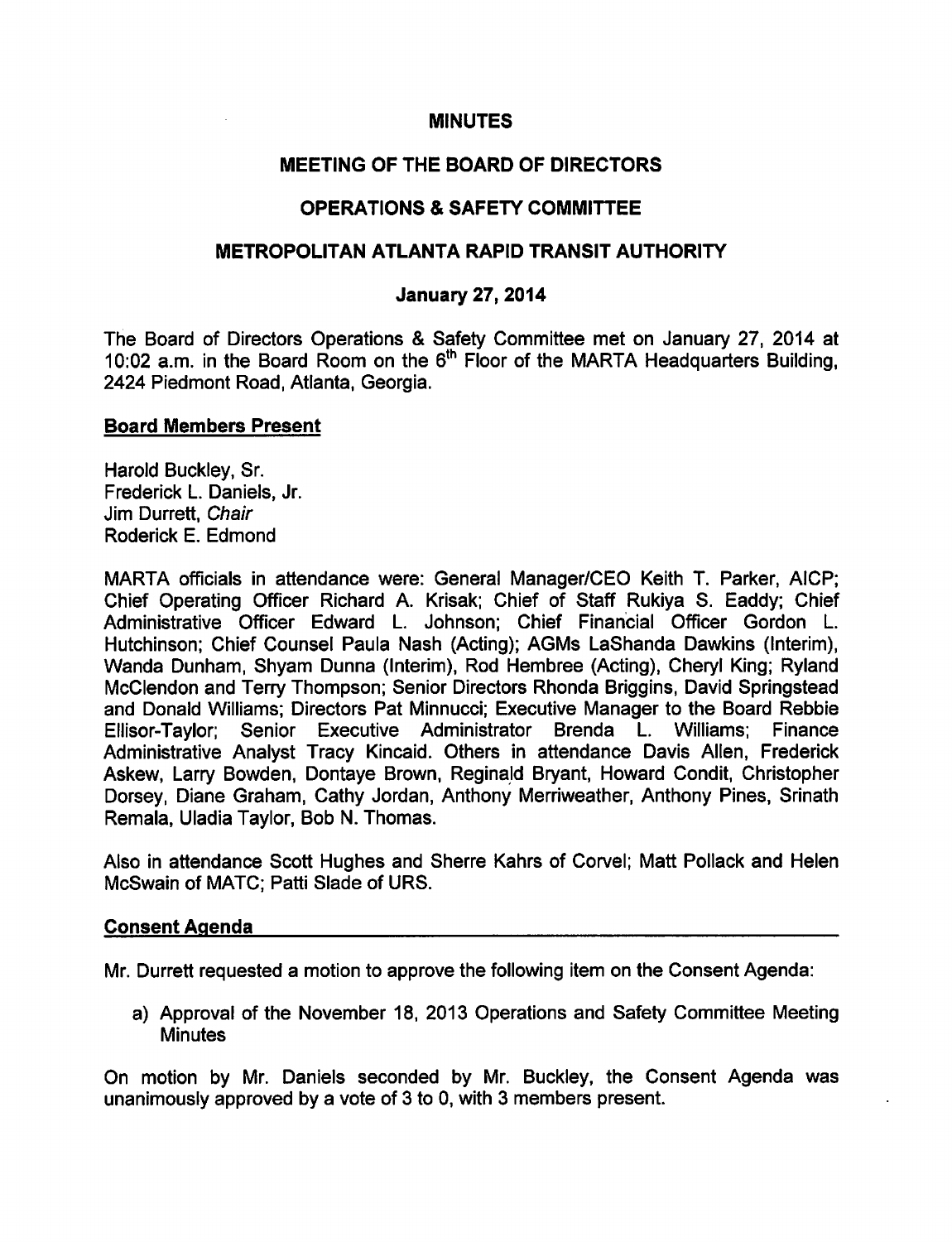#### Individual Agenda

#### Resolution Authorizing Negotiations with Selected Environmental Engineering Consultant, A/E 30754

Ms. Jordan presented this resolution for Board of Directors' approval authorizing the General Manager/CEO or his delegate to commence the process of negotiating satisfactory contract to provide Environmental Engineering Consulting Services in accordance with the MARTA Act, Authority policies and other applicable laws and regulations.

The current contract for Environmental Engineering Consulting Services will expire January 25, 2015. MARTA staff completed a selection process and recommends approval to enter into negotiations with the most qualified firm, with URS Corporation.

Mr. Daniels said in the past the Board received a copy of the evaluations.

Ms. Jordan said staff can provide that information. She added that the scoring was very close.

Mr. Daniels asked what were some of the determining factors.

Ms. Jordan said specialized experience and being local to the Atlanta area.

Mr. Daniels asked what made URS stand out.

Ms. Jordan said URS rated at least 4.8 to 5 in each category.

Mr. Krisak pointed out that another firm on the short list for this contract, BVNA (Bureau Veritas North America, Inc.), ended up receiving a second contract with MARTA.

On motion by Mr. Buckley seconded by Mr. Daniels, the resolution was unanimously approved by a vote of 4 to 0, with 4 members present.

#### Briefing – Results of Public Meetings – Title VI Update

Ms. Briggins and Mr. Williams briefed the Committee on the results of Public Meetings – Title VI Update.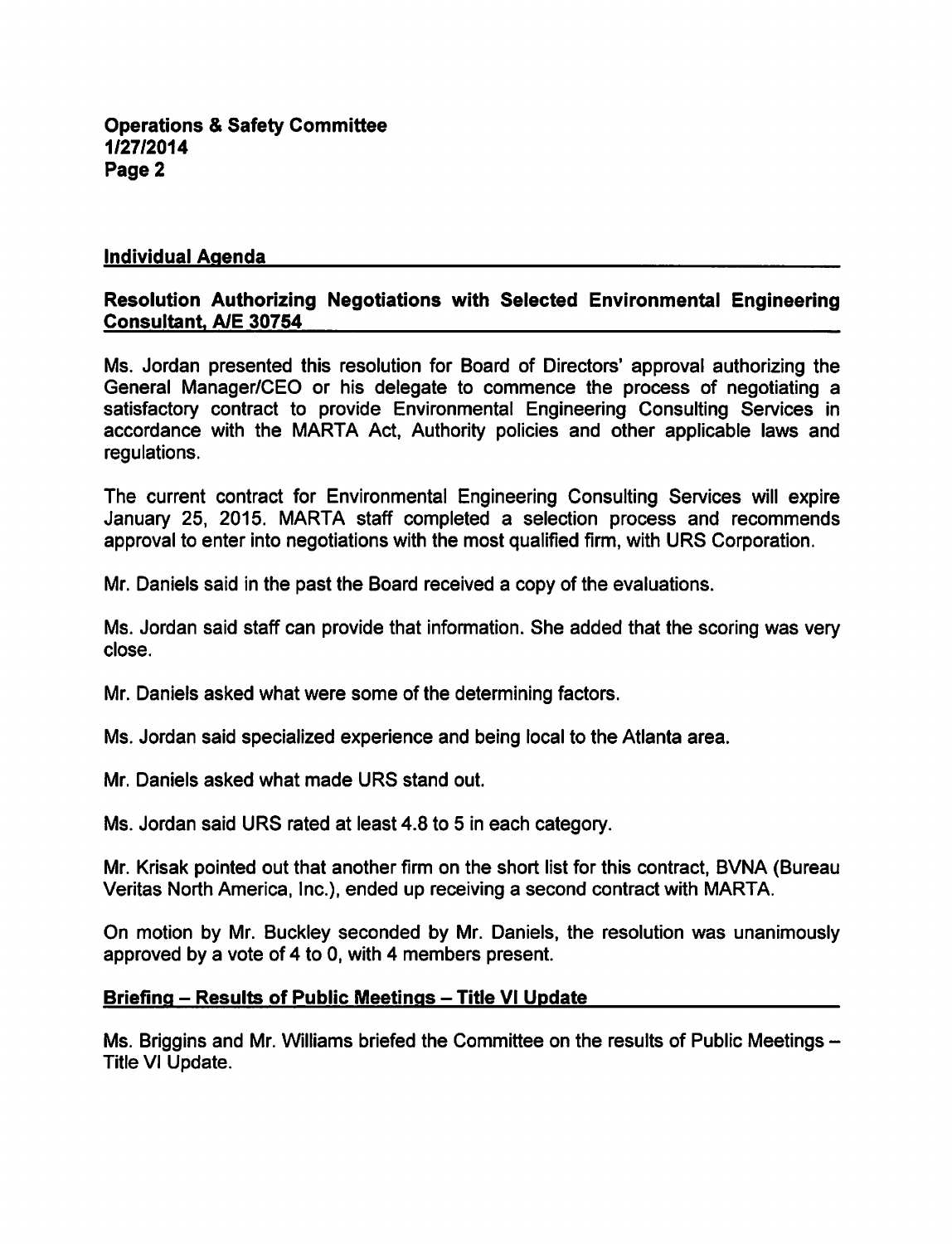## Compliance with Title VI

- $\triangleright$  What is Title VI
	- Title VI of the Civil Rights Act of 1964 addressed discrimination in most areas of public life in the U.S.
	- Title VI states: "No person in the United States shall, on the ground of race, color or national origin, be excluded from participation in, be denied the benefits of, or be subjected to discrimination under any program or activity receiving federal financial assistance."
- $\triangleright$  Why is Title VI Important
	- Title VI ensures that public services, including transportation, are provided in a nondiscriminatory manner
	- Title VI requires opportunities for public participation in decision-making without regard to race, color or national origin, including populations with Limited English Proficiency (LEP)
	- Title VI provides access to public services by LEP Populations

# Public Engagement

- FTA Requires Public Input Process Before Board Adoption
	- Policies shared with the public
	- Open and interactive processes
	- Broadly advertised
	- Meetings, small group briefings, social media
	- Printed informational materials including alternative formats
	- Report feedback to the Board

## Public Meeting Notification Methods

- Email Blast
- Direct Distribution
- Phone Calls
- Advertisement in local newspapers
- MARTA Website

## **Advertisement**

- Social Media
- Publications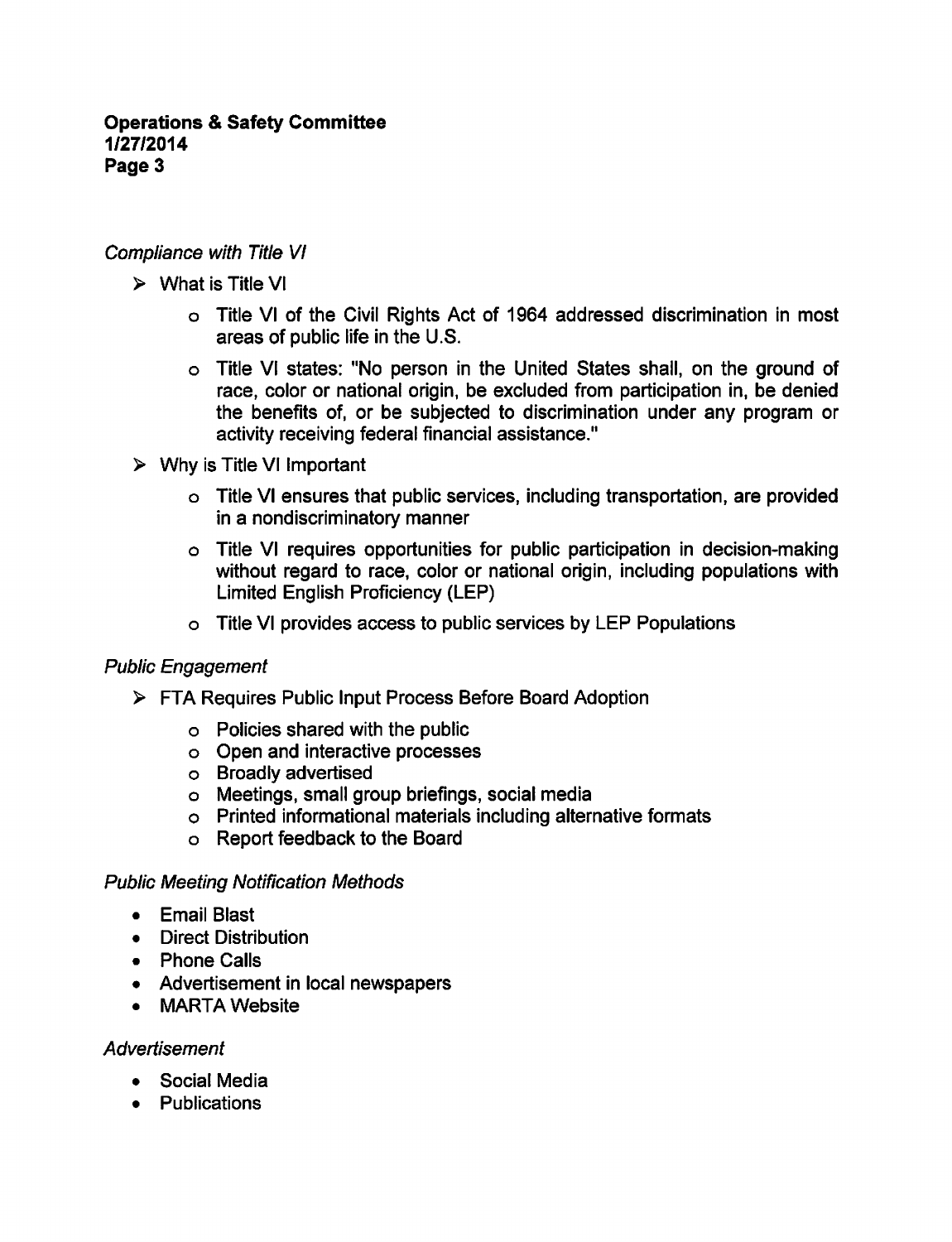- Mundo Hispanico
- ACEII I/Champion
- CrossRoads News
- Atlanta Daily World
- Atlanta Voice
- Atlanta Inquirer
- Georgia Asian News Online

# Flyer Distribution (sample of locations)

- Chinese Community Center both Bulletin Board and Table
- Dinho Super Market-Chinatown Bulletin Board
- Vietnamese Market on Buford Highway
- Hong Kong Market on Jimmy Carter Boulevard
- Super H-Mart at Doraville, Peachtree Industrial and I-285
- Buford Farmers Market Media Distribution Desk
- Asian American Resource Center Gwinnett
- Korean Community Center on Buford Highway
- Ho Pin Market Media Table
- Atlanta Chinese Community Church
- Center for Pan Asian American Community Services
- Chamblee and Doraville MARTA Stations

# Direct Outreach (sample of locations)

- Latin American Association (LAA): December 10, 2013
- Vietnamese Community Center: December 10, 2013
- Latin American Chamber of GA (LACCG): December 11, 2013
- Refugee Resettlement and Immigration Services of Atlanta (RRISA)
- Helene Mills Senior Center
- Frazer Center: December 5, 2013
- Bobby Dodd: December 4, 2013
- Center for the Visually Impaired: December 5, 2013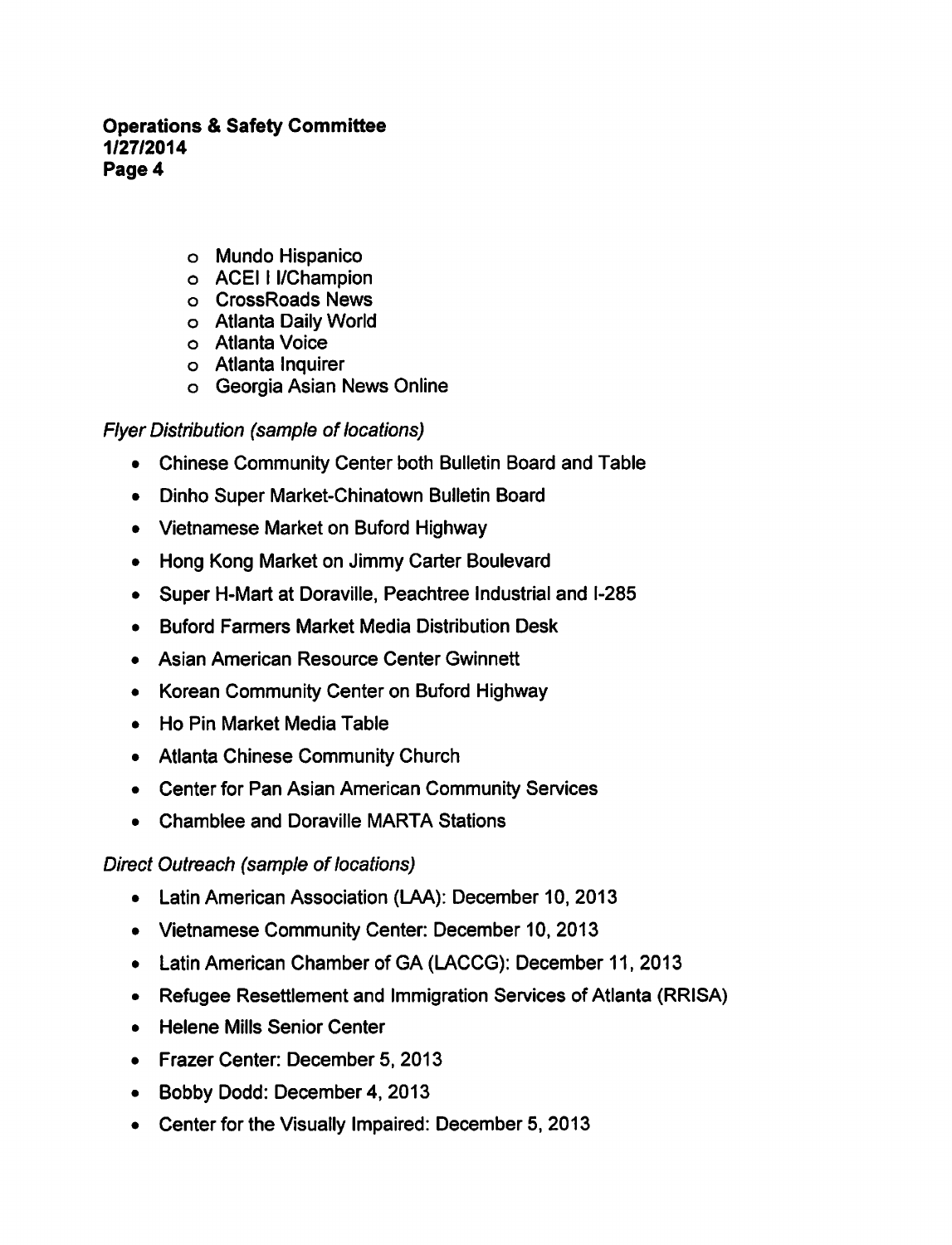- Disability Link: December 6, 2013
- Center for Pan Asian Community Services (CPACS): December 10, 2013

#### Outreach in MARTA Stations

- $\triangleright$  External Affairs staff conducted additional outreach in the stations listed below by distributing public hearing and the proposed route modification information to our customers at a table set-up in the bus bay and on the community bus at the park and ride lot.
	- Five Points Station:

December 5, 2013, 3:00 p.m. to 6:00 p.m.

Decatur Station:

December 6, 2013, 3:00 p.m. to 6:00 p.m.

## Community Meetings

- MARTA provided an overview of the proposed Title VI service and fare polices at  $\bullet$ three meetings which gave the public an opportunity to ask questions and give input
- December 9, 2013 MARTA Headquarters 1:00 p.m. to 3:00 p.m.
- December 10, 2013 DeKalb Recreation Center 6:30 p.m. to 8:30 p.m.
- $\bullet$  December 12, 2013 MARTA Headquarters 6:00 p.m. to 8:00 p.m.
- Written materials were available to the public in translated formats (Spanish, Korean, Vietnamese and Chinese)
- Spanish language interpreter was available for each session

## Community Outreach Summary

- $\triangleright$  Public Meeting MARTA HQ
	- $O$  December 9, 2013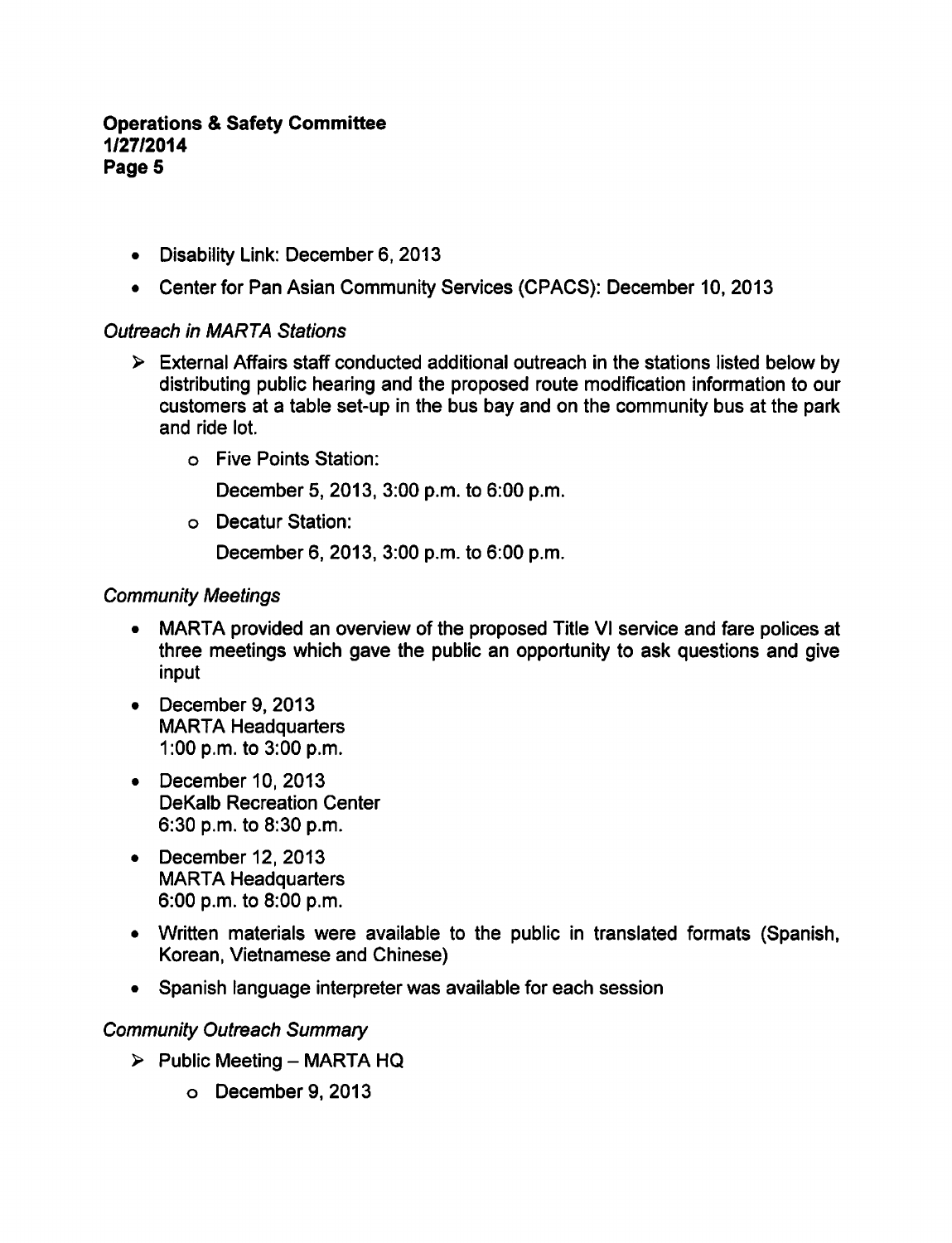- $\circ$  Attendance 17
- $\circ$  Public Comments Why was a 25% reduction chosen; that is just too much

# $\triangleright$  Public Meeting - DeKalb Recreation Center

- $O$  December 10, 2013
- $\circ$  Attendance  $-8$
- $\circ$  Public Comments Consider incorporating something in relation to the cumulative effects of minor service changes over a period of time
- $\triangleright$  Public Meeting MARTA HQ
	- $O$  December 12, 2013
	- $\circ$  Attendance  $-9$
	- $\circ$  Public Comments None
- $\triangleright$  Five Points Station
	- December 5, 2013
	- 2,500 flyers distributed
- > Decatur Station
	- o December 6, 2013
	- 1,500 flyers distributed
- Chamblee/Doraville Stations
	- December 2, 2013
	- 4,800 flyers distributed
- $\triangleright$  Neighborhoods/Community Distribution
	- 120 High Rise/Senior Facilities (18 visited)
	- o 26 NPU's City of Atlanta
	- 20 schools in Service Area
- Newspapers (Advertising)
	- o 7 local newspapers targeting Spanish, Asian, African-Americans and other minorities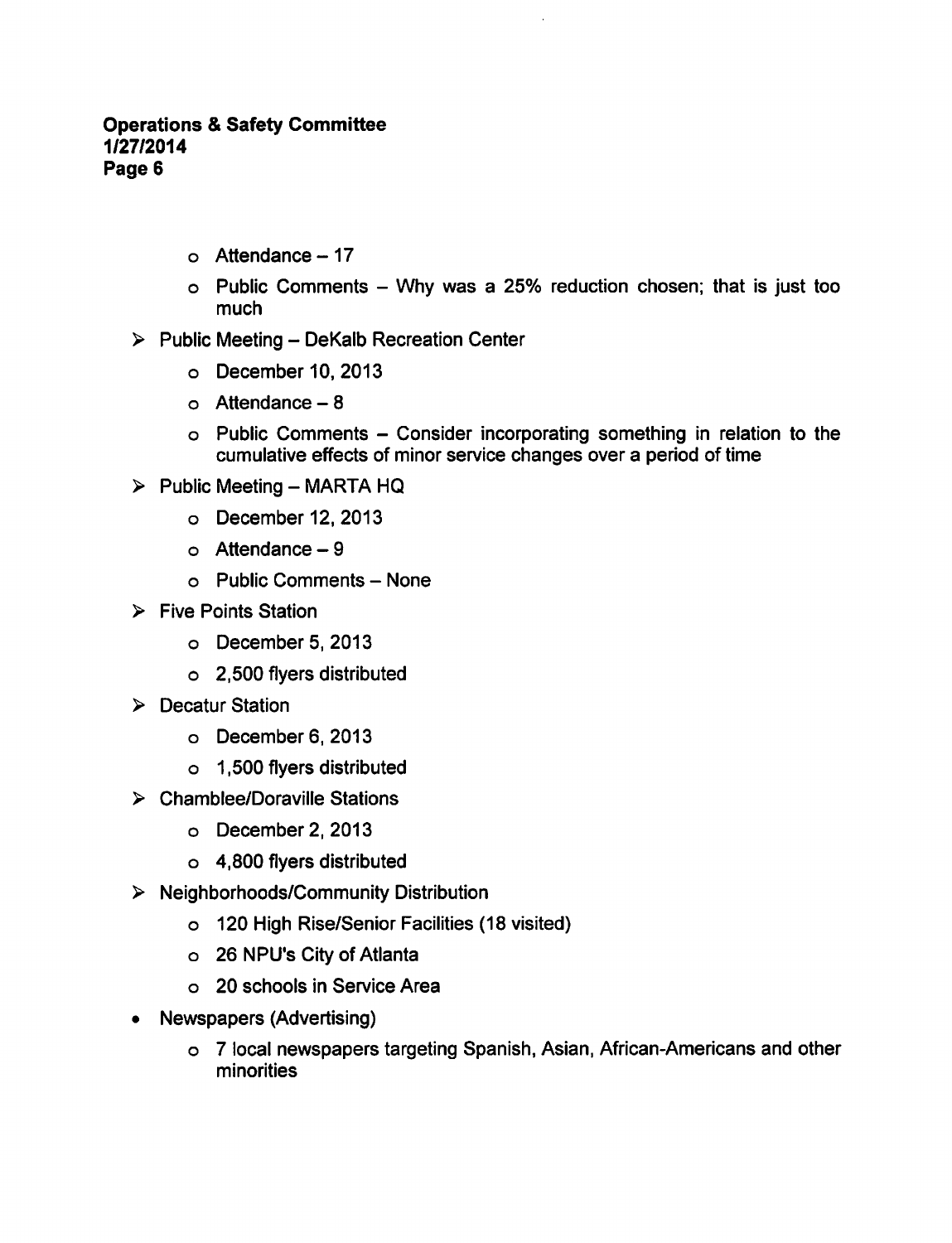#### Requirements of the New Circular

- Transit agencies must develop policies for:
	- Major service changes
	- Any fare change
	- Disparate impact
		- **Measures negative effects on Minority population**
	- Disproportionate burden
		- Measures negative effects on Low Income population
- Also required:
	- o Evidence of a public input process for reviewing these policies Federal Transit Administration (FTA)
	- Board meeting minutes and/or resolutions demonstrating policy approval

## Resolution for Approval of MARTA's Title VI Program Update

Mr. Williams presented this resolution for Board of Directors' approval authorizing the Title VI Fare and Service Equity Analysis Policies and its submission to the Federal Transit Authority (FTA).

Mr. Daniels said Public Meetings attendance was low and it did not seem like a true representation of the public. He challenged staff to come up with ways to get more public involvement.

Mr. Williams said duly noted.

Dr. Edmond said staff should place more emphasis on social media and allow people to weigh in while at home.

Mr. Williams said staff will do that.

Mr. Durrett said the Buckhead CID Board of Directors has made similar comments regarding public involvement.

On motion by Mr. Buckley seconded by Dr. Edmond, the resolution was unanimously approved by a vote of 4 to 0, with 4 members present.

## Briefing - FY 2014 Capital Improvement Program (CIP) Update

Mr. Springstead briefed the Committee on the FY 2014 Capital Improvement Program (CIP) Update.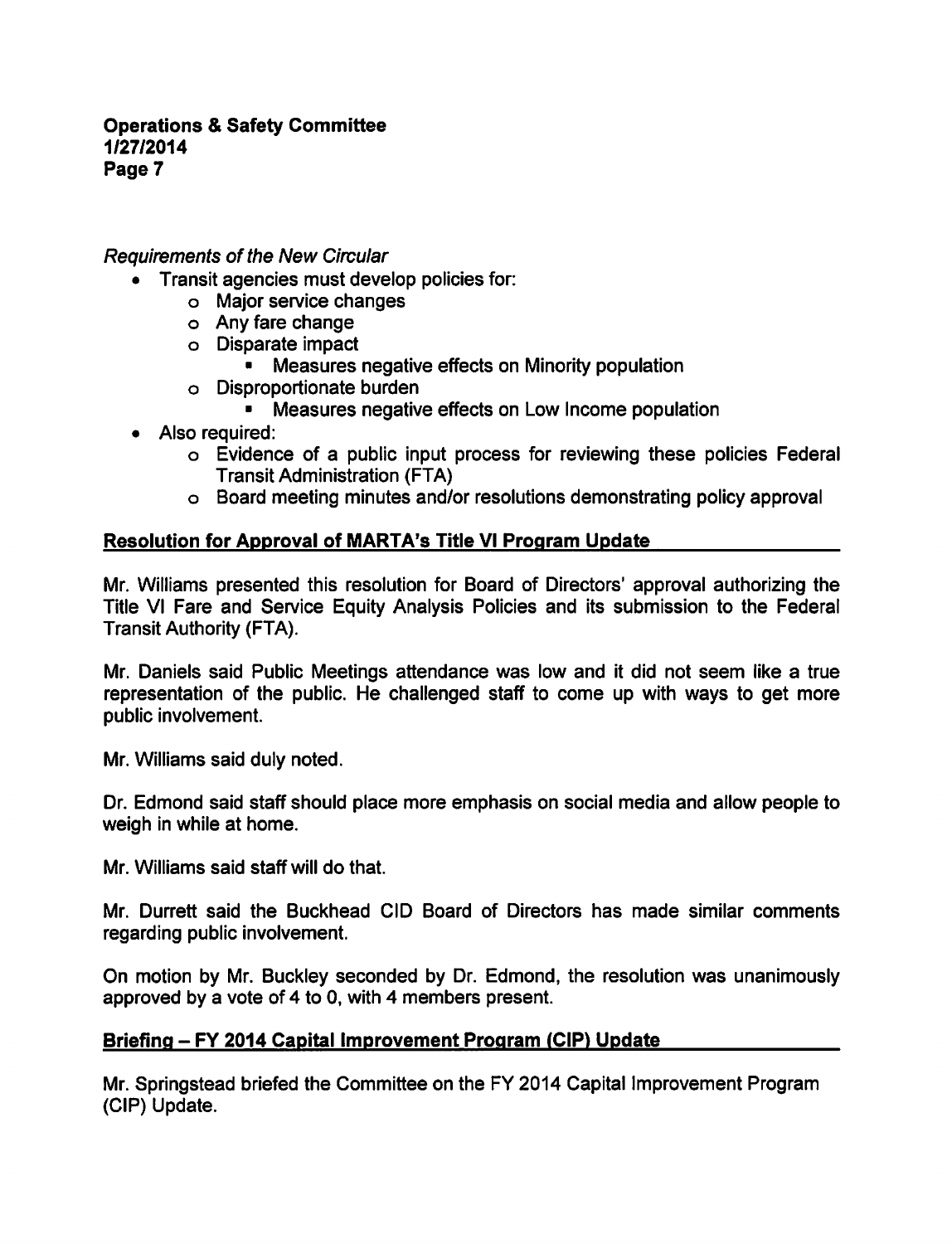# Capital Improvement Program (CIP)

- By MARTA Act: Ten (10) Year Capital Program
- Capital Budget is adopted annually: FY14 is \$430M
	- \$289M projects and programs
	- \$141M debt service
- Majority of the CIP is committed to projects in implementation or entering implementation in FY14:
	- 95% of the proposed budget in FY15
	- 92% of the proposed budget in FY16
- Adding new projects or programs in the near term will require additional revenue or offsetting adjustments to existing CIP portfolio
- The CIP provides for the rehabilitation, replacement, enhancement and expansion of MARTA's overall infrastructure: stations/facilities, vehicles, right-ofway and systems
- MARTA has acquired and developed industry leading asset management and decision tools to make meaningful capital investment decisions
- Execution of the program has improved three (3) consecutive years
- MARTA remains a safe and reliable service that ranks amongst the nation's best despite the challenge of growing asset backlog that is outpacing its revenue stream

#### MARTA CIP Program by Asset Category \*Based on anticipated FTA groupings under MAP-21

- Vehicles
	- o Bus Vehicles & On Board Systems (AVL, APC)
	- o Rail Vehicles & On Board Systems (FIMS)
	- Paratransit (Lifts, AVL)
	- Non-Revenue (Police, Maintenance)
- Facilities & Stations
	- Stations
	- o Bus Facilities & Equipment
	- o Rail Facilities & Equipment
	- Buildings/Offices Equipment
	- o Parking Lots & Decks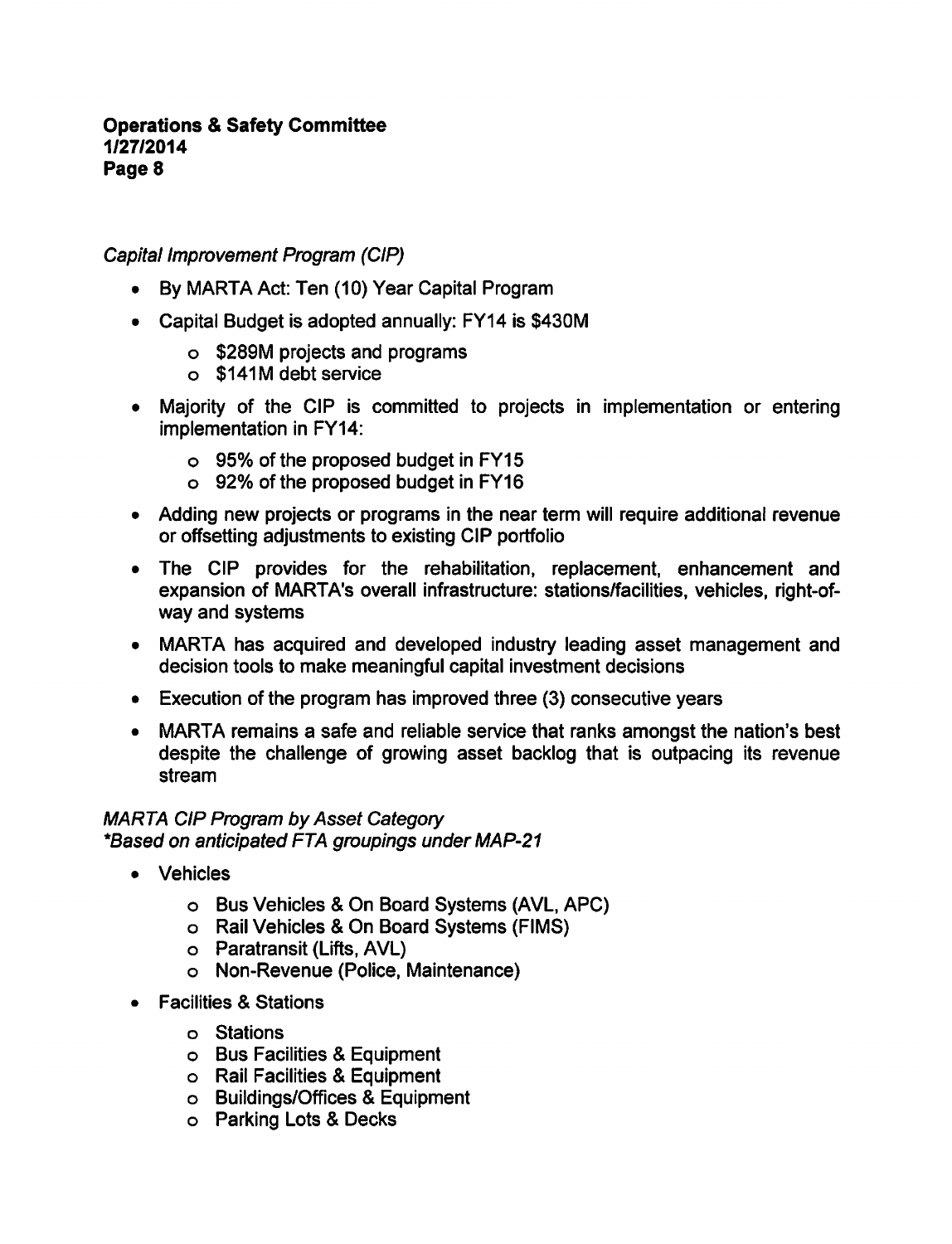- o Paving, Structures & Drainage
- o Roofing & Skylights
- Underground Storage Tanks
- Maintenance of Way  $\bullet$ 
	- o Track/Trackway
	- Track Structures
	- Special Equipment
- Systems
	- Revenue Collection
	- Automatic Train Control
	- o Electrical Power & Equipment
	- Lighting Tunnel Ventilation
	- Fire Protection
	- Elevators Escalators
	- Radio/Communications
	- IT Hardware/Software
	- Fuel Systems
- Non-Asset  $\bullet$ 
	- Environmental Sustainability
	- o Transit Planning
	- Performance Management
	- Customer Service
	- o Safety & Regulatory
	- Design Criteria/Standards
	- Finance

## Backlogged Assets

- $\triangleright$  The good news is that MARTA, based on FTA's Transit Economics Requirements Model (TERM) and KPMG Study documentation, through an internal analysis can now look at all of its assets and compartmentalize them this has shown that while MARTA does not have a lot of money, the Authority has used its money wisely.
- $\triangleright$  Backlogged Assets Grouped by Priority
	- $\circ$  Life Safety Critical 31%
	- o Operations Support 33%
	- o Operations Critical 35%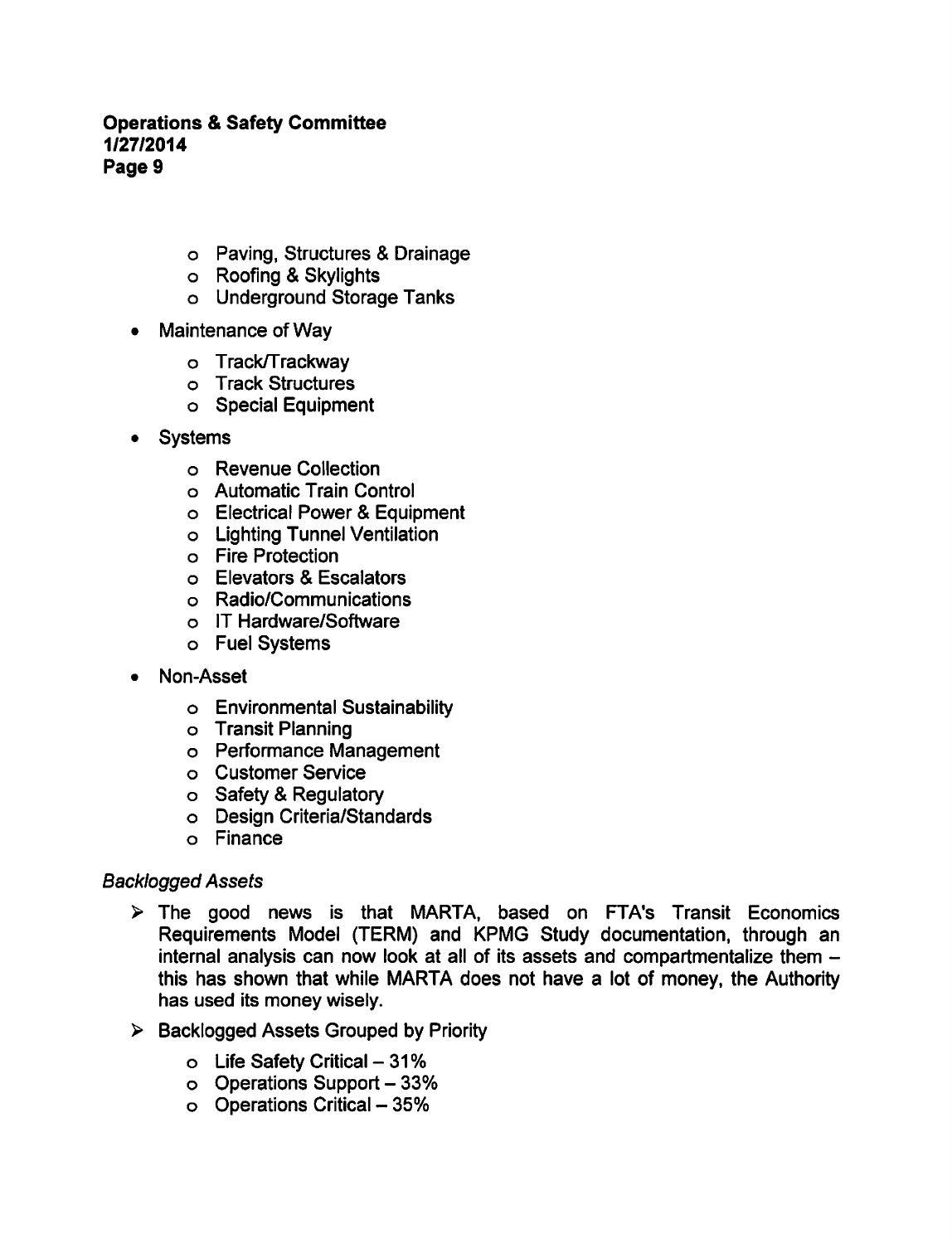- o Operations Enhancement 1%
- ▶ Backlogged Assets Grouped by Condition
	- $o$  Poor  $-3%$
	- $\circ$  Marginal  $-6\%$
	- $\circ$  Adequate  $-64\%$
	- $O$  Good  $-26%$
	- $\circ$  Excellent 1%

## FY14 CIP Performance

 $\triangleright$  Several opportunities exist to accelerate projects and meet budget execution target; i.e., accelerate new bus delivery, additional fixed-route buses in FY14

# Composition ofFY14 CIP by anticipated FTA Asset Category

- Maintenance of Way  $-5%$  $\bullet$
- $\bullet$  Vehicles  $-23\%$
- $\bullet$  Systems  $-45%$
- $\bullet$  Facilities & Stations 19%
- $\bullet$  Non-Asset 8%

# Project Highlights

## Bus Procurement

- Project Cost: \$140M
- Contract Cost: \$138M
- Scope: On-going program to replace buses per the guidelines established by the FTA
- Benefits: Maintain a safe, reliable and improve customer experience while riding MARTA buses
- Status: 88 of the 265 buses received to date

## Fire Protection Systems Upgrade

- Project Cost: \$45.9M
- Contract Cost: \$39.6M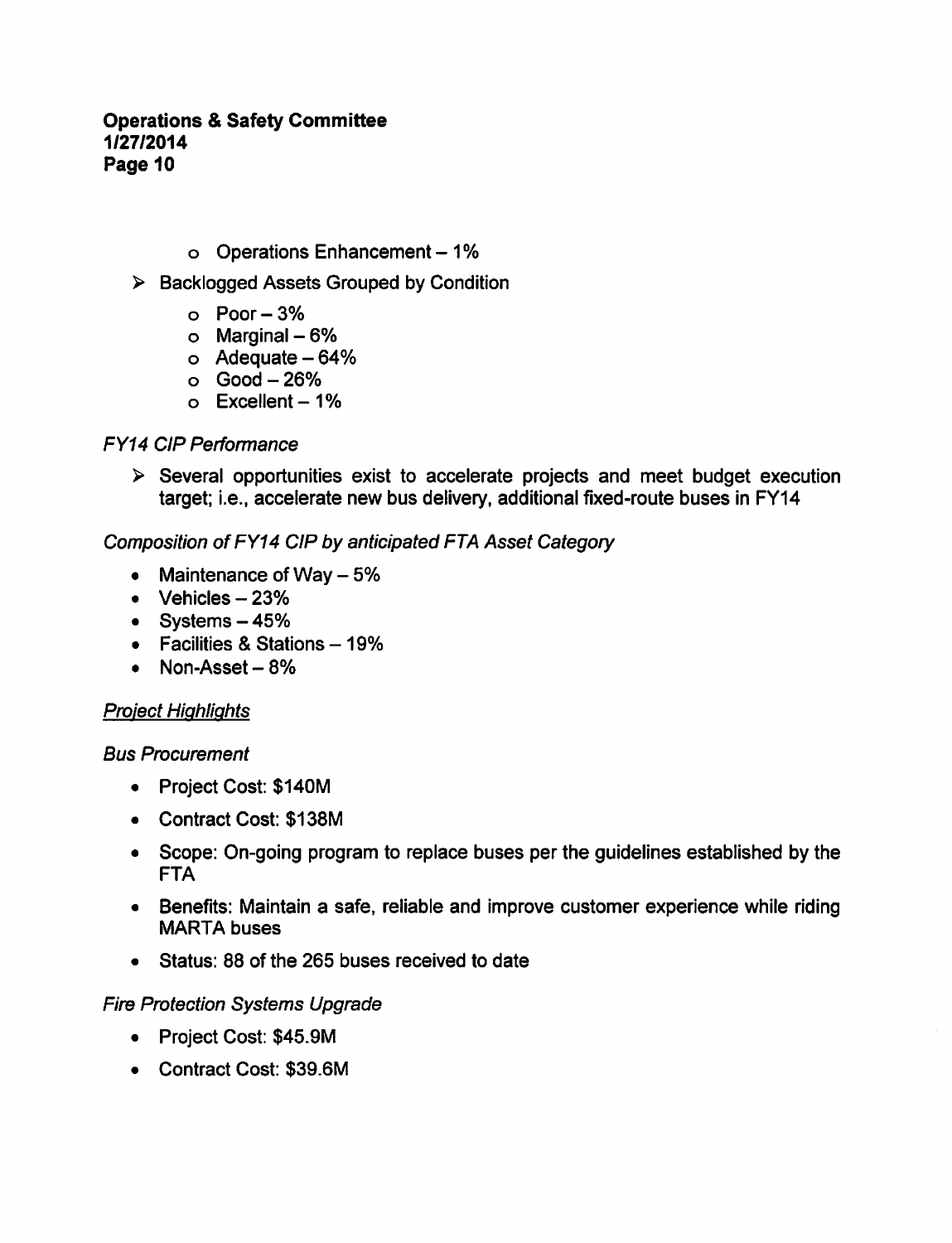- Scope: Upgrade fire detection, suppression and notification systems at 105 MARTA facilities
- Benefits: Provide an improved safe environment for the public and MARTA employees
- Status: Installation complete Winter 2015

# Hamilton Bus Facility

- Project Cost: \$65M
- Contract Cost: \$47M
- Scope: Improve the Hamilton's Bus Facility operations and maintenance services; project also includes a new Industrial Wastewater Treatment Plant
- Benefits: Enhance the Authority's assets and services while providing a safe and efficient working environment for MARTA employees
- Status: Contract to be awarded Spring 2015

## Audio Visual Information System (AVIS)

- Project Cost: \$92M
- Contract Cost: \$72M
- Scope: Replace existing audible and visual communication systems with new integrated and synchronized system in stations and bus loops; includes new public address system and video displays for normal and emergency use
- Benefits: Improve safety security and incident management; ADA compliance; synchronized communications from a single workstation; improve diagnostic capability for reduced downtime and maintenance
- Status: Contract award early Summer 2014

## Brady Mobility Facility

- Project Cost: \$48M
- Contract Cost: \$38M
- Scope: Construct a new building which combines all Mobility maintenance and operations personnel; construct new fueling, washing and cleaning facilities
- Benefits: Improve efficiency of Mobility Services and provide needed facilities to support final fleet size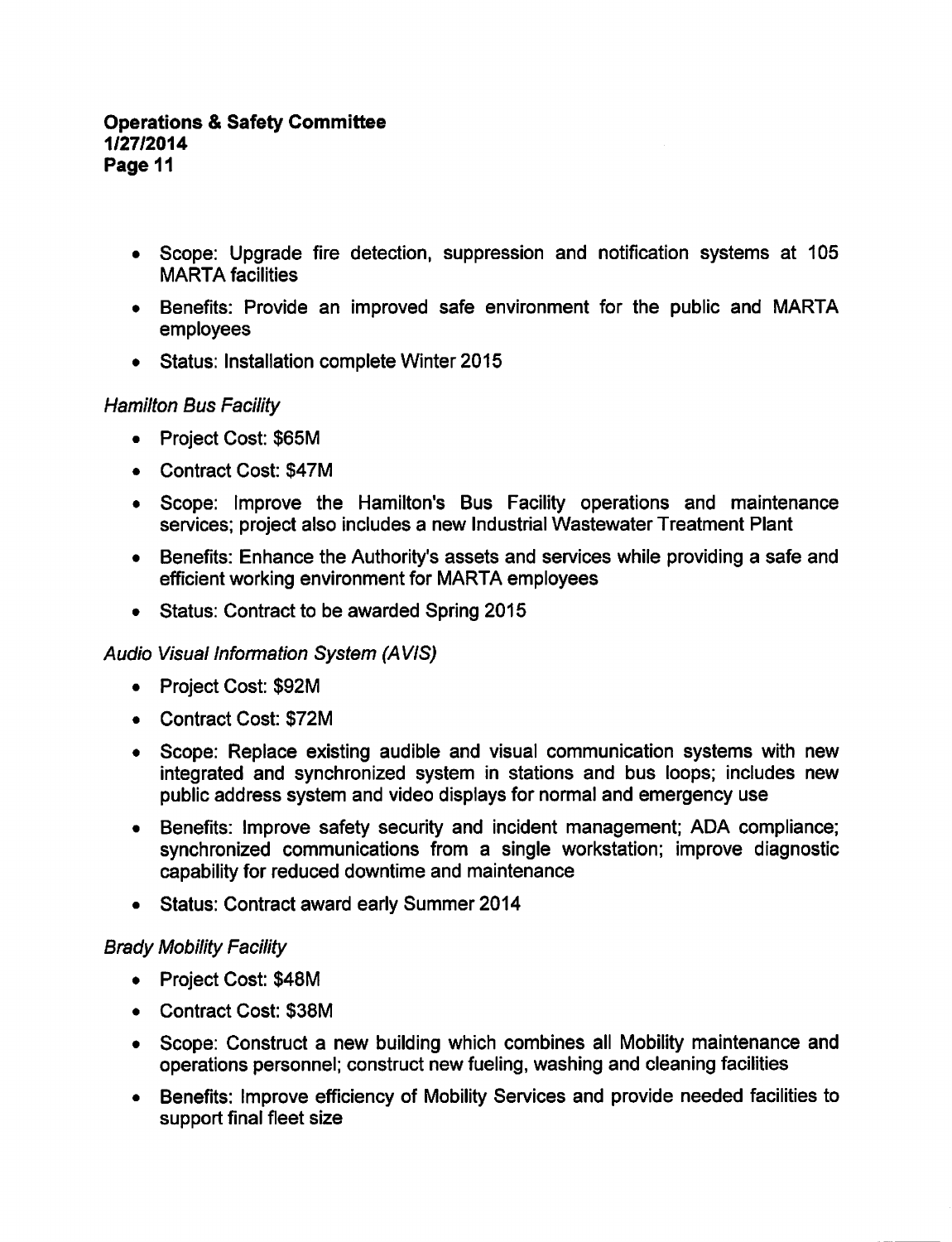Status: Construction complete Summer 2015

Traction Power Substation (TPSS) & Gap Breaker (GBS) Program

- Project Cost: \$60.3M
- Contract Cost: Not established
- Scope: Remove & replace end-of-life electrical equipment at each traction power substations & gap breaker stations
- Benefits: Improved safety, reliability, security and diagnostic capabilities  $\bullet$
- Status: In the design phase through Fall of 2015

## Tunnel Ventilation Rehabilitation

- Project Cost: \$145M
- Contract Cost: \$120M
- Scope: Upgrade tunnel ventilation system designed to remove smoke in tunnels to facilitate rescue and evacuation -work includes:
	- $\circ$  9 miles of tunnel
	- 81 MCC/Fan combinations
	- 75 Dampers
- Benefits: Improved safety (rescue and evacuation), reliability, NFPA compliant system, reduced maintenance and downtime
- Status: Contract to be awarded Spring 2014

## CCTV Expansion

- Project Cost: \$16M
- Contract Cost: \$7M
- Scope: Expand the CCTV infrastructure to all MARTA facilities, migrate CCTV cameras from silo systems and add over 300 additional cameras
- Benefits: Completed system will allow convenient access to all Authority cameras  $\bullet$ from any workstation attached to the CCTV system
- Status: Installation complete Summer 2016